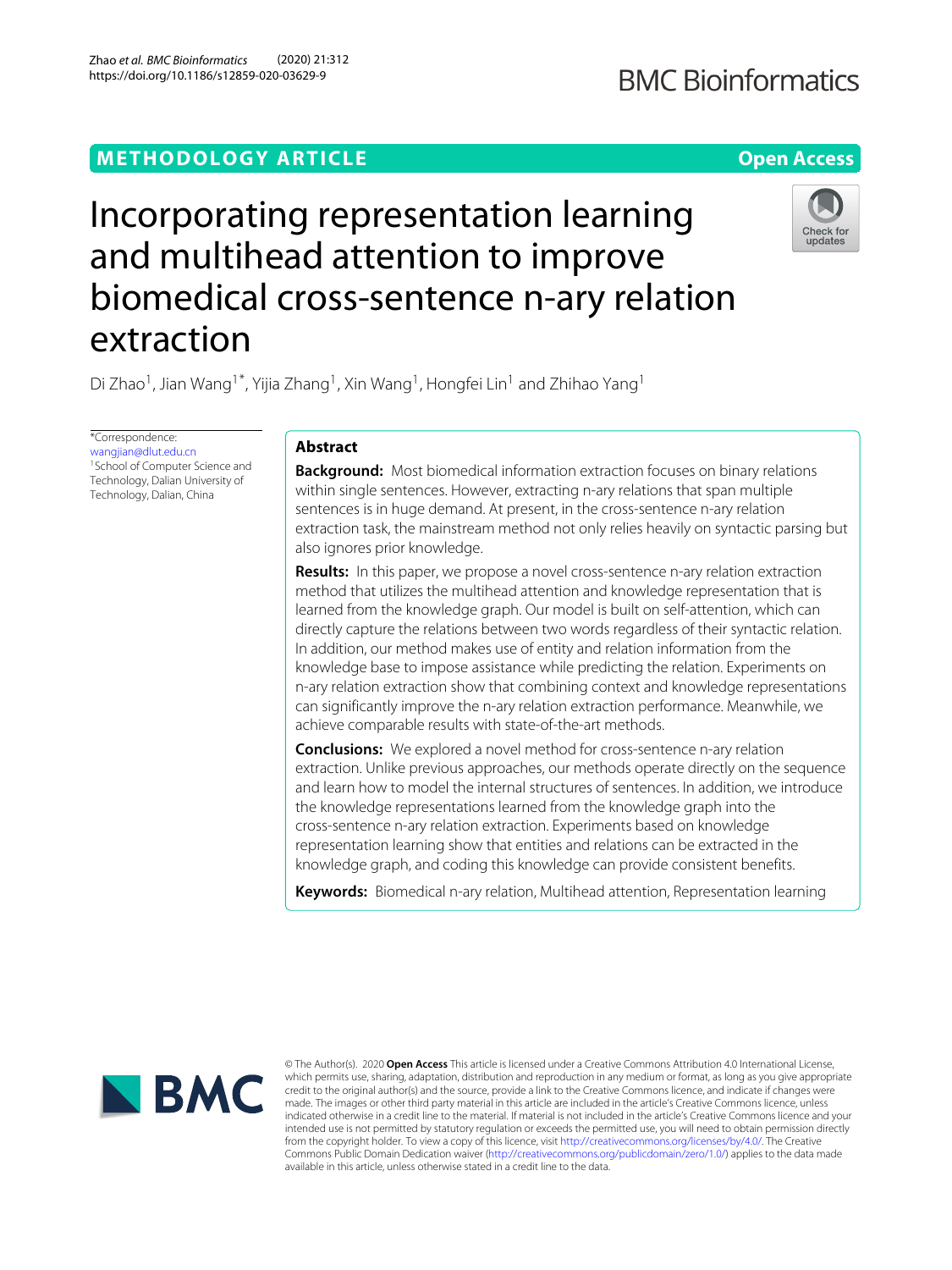#### **Background**

The current tasks of biomedical relation extraction mainly focus on the extraction of binary relations in single sentences, such as protein-protein interaction (PPI), chemicalprotein interaction (CPI) and drug-drug interaction (DDI)  $[1-3]$  $[1-3]$ . It is crucial for biomedical relation extraction to automatically construct a knowledge graph, which supports a variety of downstream natural language processing (NLP) tasks such as drug discovery [\[4\]](#page-15-2). An obvious problem is that as the biomedical literature continues to grow, there is a large number of biomedical entities whose binary relations exist not only in a single sentence but also in cross-sentences. In addition, the relations between entities are not merely a binary relation but may also be an n-ary relation. Consider the following example: the relations between drugs, genes and mutations. "*The deletion mutation on exon 19 of the EGFR gene was present in 16 patients, while the L858E point mutation on exon 21 was noted in 10. All patients were treated with gefitinib and showed a partial response.*". The message conveyed by the two sentences is that there is a reaction between the three bold entities. As the biomedical literature contains a wealth of drug-gene-mutation relations, how to quickly and accurately identify the drug-gene-mutation relations is particularly important in the treatment of precision medicine [\[5\]](#page-15-3).

Biomedical binary relation extraction is mainly divided into a rule-based method and a machine learning-based method [\[6\]](#page-15-4). The rule-based approach primarily uses the syntactic rules designed by linguists to extract relations between entities from documents. As the length of cross-sentence documents grows, the use of artificially designed language rules becomes complex and works inefficiently [\[7\]](#page-15-5). Neural networks are dominant in machine learning-based approaches. Neural networks do not require artificial design features and perform very well. The main methods are convolutional neural networks (CNNs), recurrent neural networks (RNNs), and their variants [\[8,](#page-15-6) [9\]](#page-15-7). CNN learns sequence local features through convolution kernels. RNN is a linear chain neural network that is ideal for processing sequence features. Compared with CNN, most biomedical relation extraction methods use RNN as the main framework. However, RNN also has certain limitations. As the sequences grow in length, a single memory unit requires powerful storage capabilities to preserve the complete information of long sequences. Additionally, the limitation is that RNN has difficulty processing tree structure documents, which ignores word dependency relations. To solve the above mentioned problems, Hochreiter et al. proposed the long short-term memory networks (LSTMs) that use a series of gating mechanisms to avoid simplification and compression of the gradient [\[10\]](#page-15-8). For the second problem, Miwa proposed tree LSTM [\[11\]](#page-15-9). The hidden layer unit in tree LSTM not only includes the previous sequence information but also integrates the information of the child nodes into the current node through the dependency relations. To solve cross-sentence n-ary relation extraction challenges. Peng et al. proposed the graph LSTM (Graph LSTM), which is a simplified version of tree LSTM because each node has a maximum of 2 incoming edges in the graph [\[5\]](#page-15-3). Song et al. proposed a graph-state LSTM model for cross-sentence n-ary relation extraction, which used a parallel state to model each word and enrich state values recurrently via message passing(GS GLSTM) [\[12\]](#page-15-10). Mandya et al. proposed a model of combining LSTM and a CNN for cross-sentence n-ary relation extraction. The proposed model brings together the properties of both LSTMs and CNNs, to simultaneously exploit long-range sequential information and capture most informative features (LSTM-CNN) [\[13\]](#page-15-11).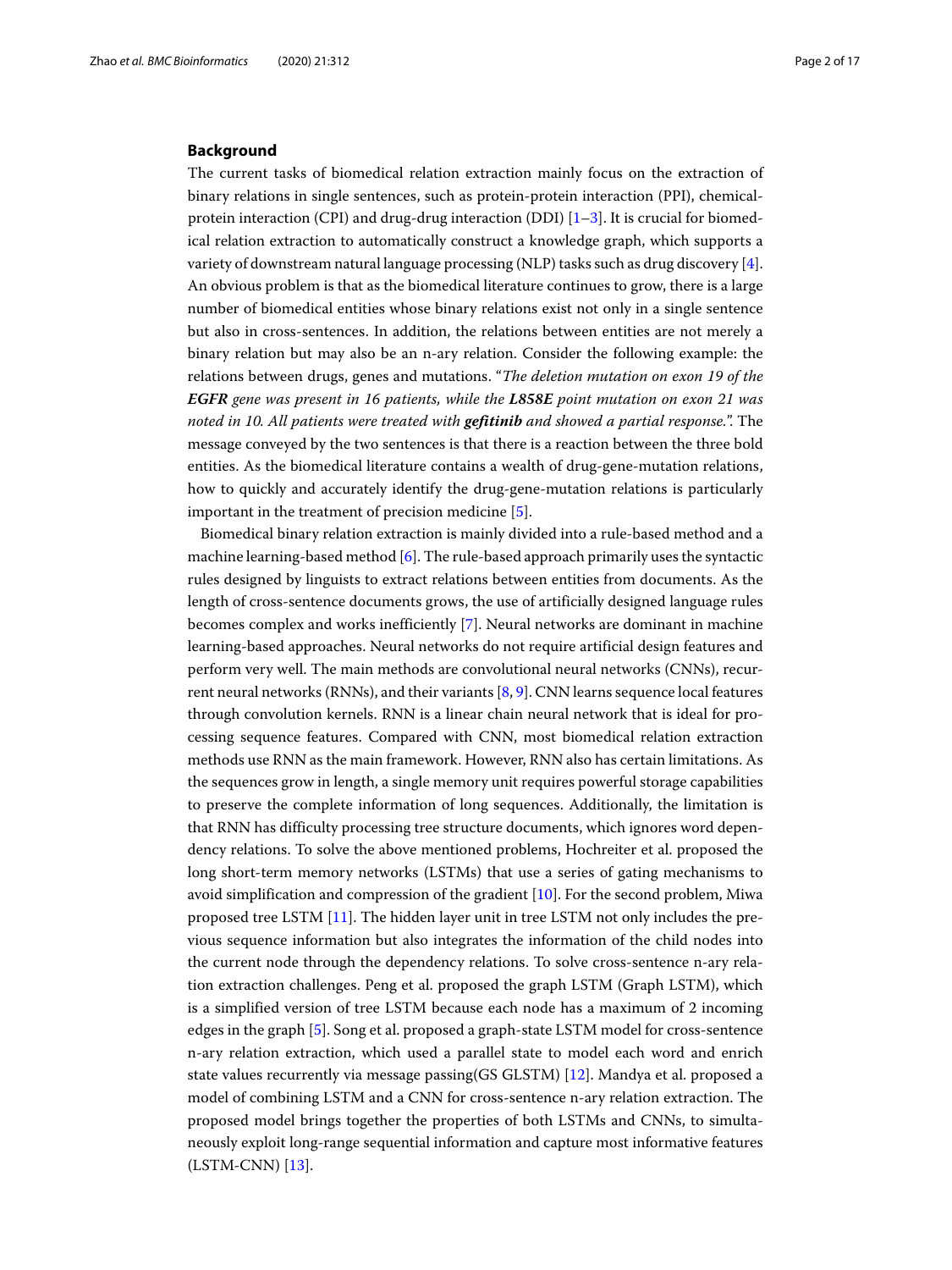Additionally, another type of graph neural network (GNN) has received considerable attention in natural language processing fields. GNN is a kind of neural network that can learn the attribute information of nodes and structure information of graphs [\[14\]](#page-15-12). Compared with RNNs alone, GNNs have certain advantages because GNN can capture the long-term dependencies of sentences through the constructed syntactic dependency. To solve the relation extraction task. Zhang et al. applied a graph convolutional network (GCN) over the pruned tree to extract relations[\[15\]](#page-15-13). Guo et al. proposed a soft-pruning approach that automatically learns how to selectively attend to the relevant important information [\[16\]](#page-15-14), which used multihead attention applied on the dependency graph (AGGCN). The key idea behind the AGGCN is to use multihead attention to induce relations between nodes. In this paper, we use bidirectional long short-term memory networks (Bi-LSTM) to model cross-sentences as it can automatically and efficiently learn latent features from the input sequence. However, it is difficult to learn abundant latent features in the n-ary relations extraction. Therefore, we concatenate the Bi-LSTM layer with the multihead attention. The intuition behind the multihead attention is that applying the attention multiple time may learn more abundant features than single attention in the cross-sentence [\[17\]](#page-15-15).

In addition, some relation extraction works have started to use a universal schema and knowledge representation learning to assist the model work [\[18–](#page-15-16)[20\]](#page-15-17). In the universal schema, textual representations of entity pair and their relations are encoded into the same vector space as the canonical knowledge base relations. Knowledge representation learning is a method of transforming knowledge triplet data into low-dimensional vector space. The continuous representation of entities and relations obtained by this method retains the attribute information of the triples. TransE is a typical model of knowledge representation learning that uses a relation as the head entity to the tail entity transla-tion operation [\[21\]](#page-15-18). For example,  $e_1 + r \approx e_2$ , where *e* is the entity and *r* is the relation. However, the TransE model has limitations when dealing with 1-N, N-1, and N-N complex relations. To solve this problem, Wang et al. proposed a TransH method in which an entity has different representations under different relations [\[22\]](#page-15-19). Lin et al. proposed a TransR method that ensures different relations have different semantic spaces [\[23\]](#page-15-20). For each triple, the entity should be projected into the corresponding relational space using the matrix, and then the translation relations from the head entity to the tail entity. For the heterogeneity and imbalance of entities in the knowledge base and the excessive matrix parameters in the TransR model, Ji et al. proposed a TransD method that optimized the TransR method [\[24\]](#page-15-21). However, knowledge representation learning has not yet been explored in the cross-sentence n-ary relation extraction.

In this paper, we propose a novel cross-sentence n-ary relation extraction method that utilizes multihead attention and knowledge representation learning from the knowledge graph (KG). The cross-sentence is relatively twice as long as the single sentence. A multihead attention mechanism directly draws the global dependencies of the inputs regardless of the length of the sentence. Knowledge representation learning makes use of entity and relation information from the KG to impose assistance while predicting the relation. Our method uses encoded context representation information obtained from multihead attention, along with embedded relation representation information, to improve cross-sentence n-ary relation extraction. Our contributions are summarized as follows: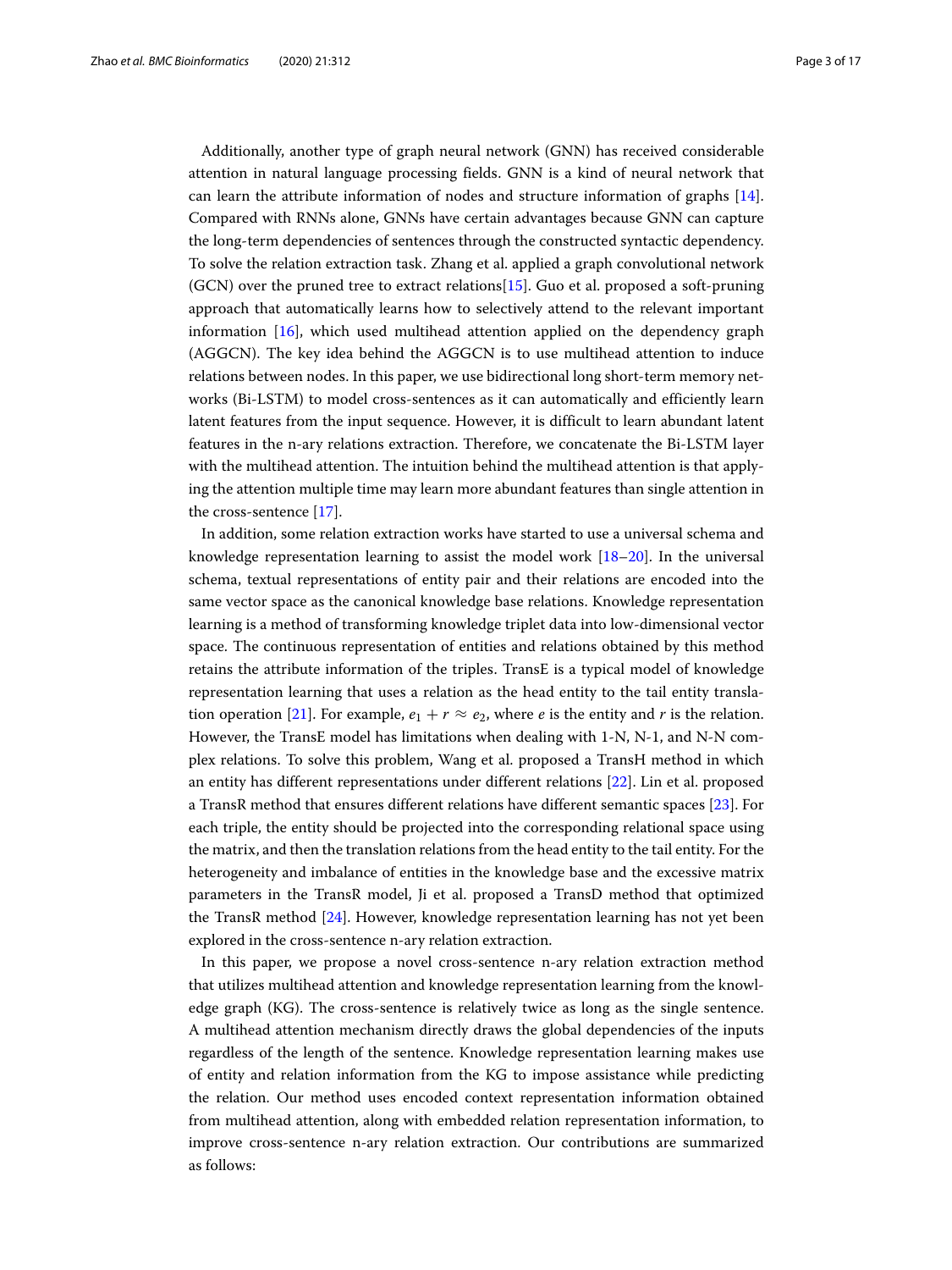- We propose a novel neural method that utilizes representation learning from the KG to learn prior knowledge in n-ary relation extraction.
- Our method first uses Bi-LSTM to model sentences and then uses the multihead attention to learn abundant latent features of the Bi-LSTM output.
- We conduct experiments on the cross-sentence n-ary relation extraction dataset and achieve state-of-the-art performance.

#### **Methods**

In this section, we mainly introduce the components and architectures of the model.

#### **Knowledge representation learning**

#### *Construct knowledge graph*

We use the Gene Drug Knowledge Database and the Clinical Interpretations of Variants in Cancer knowledge base to extract drug-gene and drug-mutation pairs [\[25\]](#page-16-0). There are five relations: "resistance or nonresponse", "sensitivity", "response", "resistance" and "none" for the knowledge triples. Our KG is a directed graph  $\mathcal{G} = (\mathcal{E}, \mathcal{R}, \mathcal{T})$ , where  $\mathcal{E}, \mathcal{R}$  and  $\mathcal{T}$  indicate the sets of entities, relations and facts. Each triple  $(h, r, t) \in \mathcal{T}$  indicates that there is a relation  $r \in \mathcal{R}$  between  $h \in \mathcal{E}$  and  $t \in \mathcal{E}$ . More generally, we can formalize two types of triples, such as  $(e_d, r, e_g)$  and  $(e_d, r, e_m)$ .  $e_d, e_g, e_m$  and *r* indicate a drug entity, gene entity, mutation entity and a relation, respectively. After building the KG, we use the translation model to encode entities and relations uniformly. When performing relation extraction from sentence, we first obtain the identification of the entity from the sentence, and then use the identification to obtain the vector representation of the entity in the KG.

#### *Translation model*

The basic idea of a translation model is that the relations between two entities correspond to a translation between the embedded representations of two entities. In this paper, we

<span id="page-3-0"></span>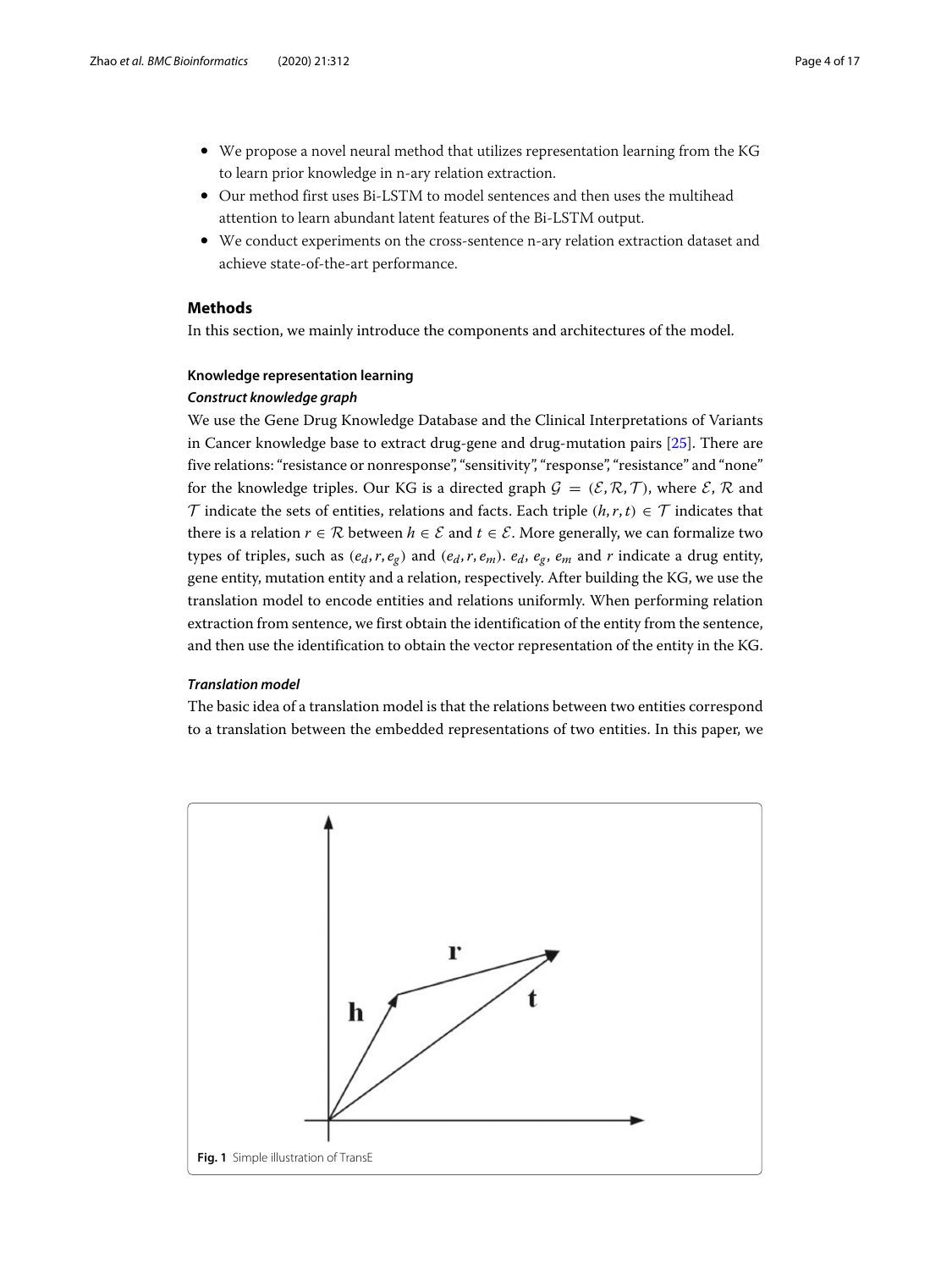

<span id="page-4-0"></span>mainly use the TransE, TransR, TransH and TransD methods to learn entity and relations representation  $[21-24, 26]$  $[21-24, 26]$  $[21-24, 26]$ . Taking the TransE method as an example, the relation in each triple instance is treated as a translation from the entity head to the entity tail by constantly adjusting *h*, *r*, and *t* (the vector of head, relation, and tail), making  $h + r$  as equal as possible to *t*; that is,  $h + r \approx t$ . Figure [1](#page-3-0) is a schematic diagram of the TransE model. we use the bold face **h**, **t** and **r** to indicate their low-dimensional vectors, respectively. **h**,  $\mathbf{t} \in \mathbb{R}^k$ ,  $\mathbf{r} \in \mathbb{R}^k$ , and *k* are the dimensions of both entities and relations. The loss function of TransE is defined as:

$$
\mathcal{L} = \sum_{(h,r,t)\in\mathcal{T}} \sum_{(h',r,t')\in\mathcal{T}'} [\gamma - \|\mathbf{h} + \mathbf{r} - \mathbf{t}\| + \|\mathbf{h}' + \mathbf{r} - \mathbf{t}'\|]^{+}
$$
(1)

 $\gamma$  is the margin hyperparameter,  $\mathcal{T}'$  is a negative sampled triple set obtained by replacing **h** or **t**, and  $[ ] +$  is a positive value function. Motivated by the above method, we utilize a relation vector *r* to represent the features of the relation that links drug ( $e_d$ ), gene ( $e_g$ ) and mutation  $(e_m)$ ,  $r \approx h - t$ . In this paper, we explore whether the method of combining representation learning is more effective for cross-sentence n-ary relation extraction.

#### **The architecture of model**

Our model mainly includes four parts: the word and position embedding, the Bi-LSTM, the multihead attention and the concatenate layer. The overall architecture of our method is shown in Fig. [2.](#page-4-0)

#### **Word and position embedding**

Converting words into low-dimensional vectors has been shown to effectively improve many natural language processing tasks. This paper uses Wikipedia and Web text pretrained vectors to initialize the text embedding, and each word can be mapped to the corresponding feature vector through the pre-trained words<sup>1</sup>. In the relation extraction task, the position feature is essential [\[8\]](#page-15-6). Similarly, we also add position features in the cross-sentence n-ary relation extraction. It is calculated from the relative distance of the current word to the entity. Each word has three relative distances. For example, "*The*

<span id="page-4-1"></span><sup>1</sup><http://nlp.stanford.edu/projects/glove/>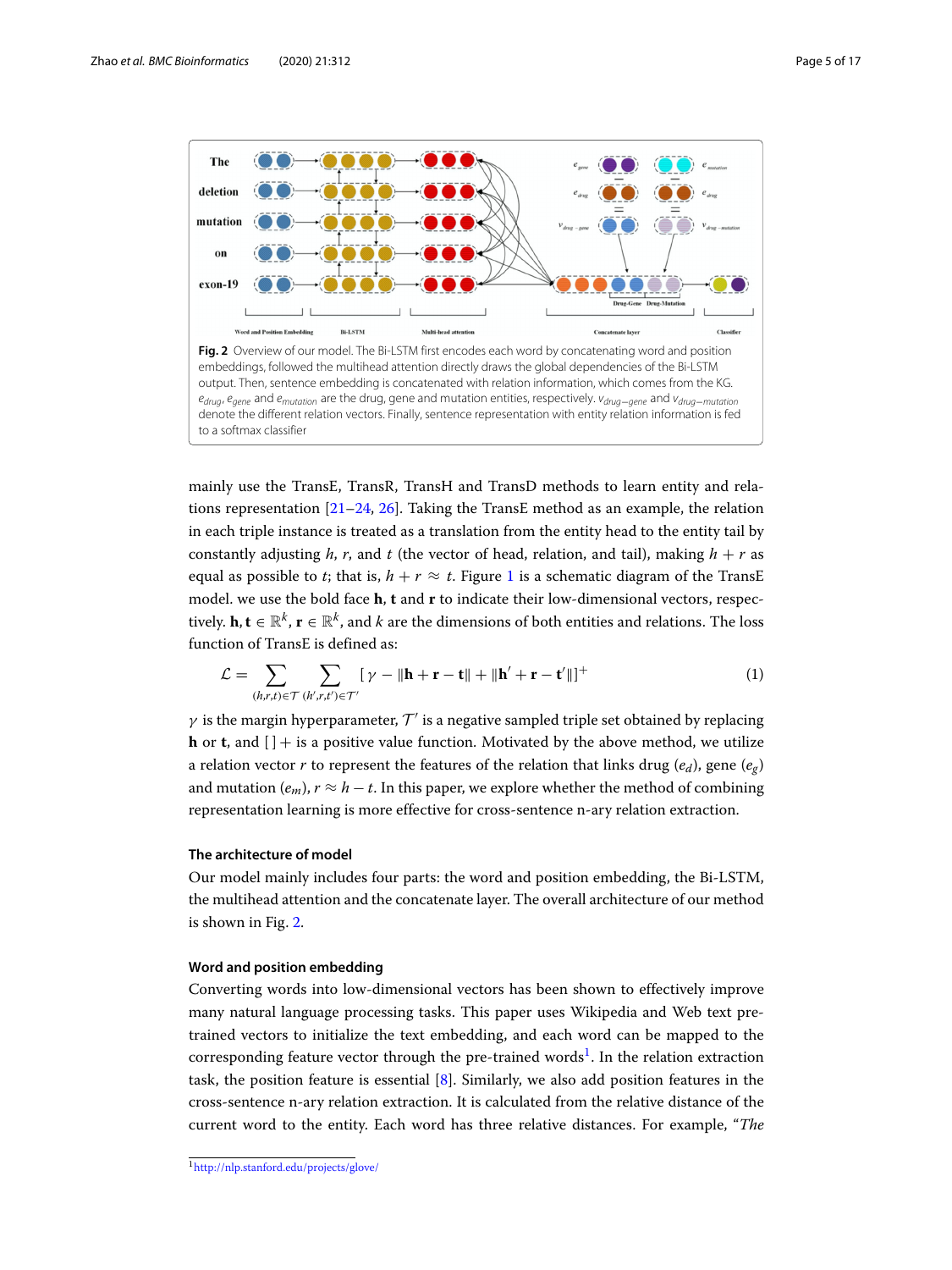*deletion mutation on exon 19 of the EGFR gene was present in 16 patients, while The* L858E point mutation on exon 21 was noted in 10. All patients were treated with **gefitinib** *and showed a partial response.*". The relative distances from the treated to the entity (EFGR), entity (L858E) and entity (gefitinib) are 22, 13 and -2, respectively. We randomly initialize the three-position embedding matrices and then convert the relative distances into vectors by lookup.

#### **Bidirectional long short-term layer**

RNN is very suitable for processing sequence input and has been successfully applied to many NLP tasks. Compared with traditional RNN, LSTM uses a gating mechanism to mitigate gradient problems. In this paper, we use bidirectional long short-term memory networks (Bi-LSTM) to learn more contextual information. For a given sentence  $X =$  $(x_1, x_2, ..., x_n), x \in \mathbb{R}^k$ , *x* denotes the concatenating vector of the current word embedding and three position features, and the LSTM unit is calculated as follows:

$$
i = \sigma(W_{xi}x_t + W_{hi}h_{t-1} + b_i)
$$
\n<sup>(2)</sup>

$$
f = \sigma(W_{xf}x_t + W_{hf}h_{t-1} + b_f)
$$
\n(3)

$$
o = \sigma(W_{xo}x_t + W_{ho}h_{t-1} + b_o)
$$
\n<sup>(4)</sup>

$$
g = \tanh(W_{xg}x_t + W_{hg}(i \odot h_{t-1}) + b_g) \tag{5}
$$

$$
c_t = f \odot c_{t-1} + i \odot g \tag{6}
$$

$$
h_t = (1 - f) \odot h_{t-1} + f \odot g \tag{7}
$$

*W*<sup>∗</sup> and  $b$ <sup>\*</sup> denote weight matrices and biases,  $\sigma$  is the sigmoid function and  $\odot$  is elementwise multiplication. At the time step *t*, each LSTM unit calculates the input word *xt*, *ht* is the hidden state of the current time step *t*. The Bi-LSTM combines forward LSTM  $\overrightarrow{h_i}$  and backward LSTM  $\overleftarrow{h_i}$ , which is denoted as  $h_i^{bi-lstm} = [\overrightarrow{h_i}; \overleftarrow{h_i}]$ .

#### **Multihead attention**

Although Bi-LSTM can effectively and automatically learn the latent features from the input sequences, it is difficult to learn abundant latent features in the n-ary relation extraction. The inspiration behind using the multihead attention mechanism is to learn the word dependence within the cross-sentence and capture the important information of the sentence. Figure [3](#page-5-0) shows the calculation process of the multihead attention mechanism. Given  $X \in \mathbb{R}^{n \times d}$  denoting the input vectors, multihead attention applies different linear projection functions to map the matrix *X* as the query  $Q \in \mathbb{R}^{n \times d}$ , key  $K \in \mathbb{R}^{n \times d}$ , and value  $V \in \mathbb{R}^{n \times d}$ . The multihead attention uses dot-product attention to compute the

<span id="page-5-0"></span>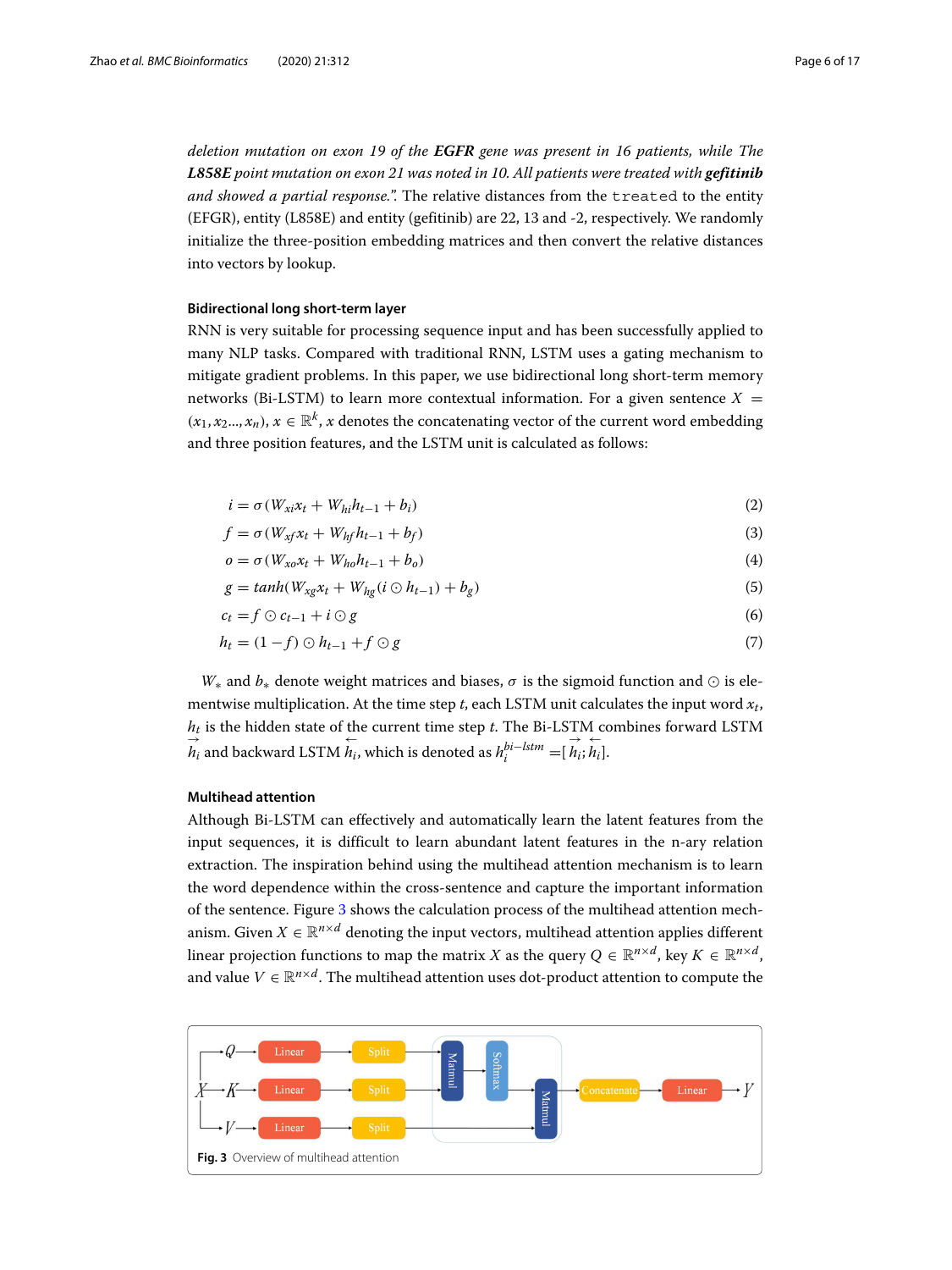attention scores based on the following equation.

$$
attention(Q, K, V) = softmax(\frac{QK^t}{\sqrt{d}})V
$$
\n(8)

*d* denotes the number of hidden units. The key point of multihead attention is employing *h* parallel heads to focus on different parts of the value vector channels. For each head, we define the corresponding learning parameters,  $W_i^Q \in \mathbb{R}^{n \times \frac{d}{h}}$ ,  $W_i^K \in \mathbb{R}^{n \times \frac{d}{h}}$ ,  $W_i^V \in \mathbb{R}^{n \times \frac{d}{h}}$ , and the *i*-th head attention can be calculated as follows:

$$
M_i =Attention(QW_i^Q, KW_i^K, VW_i^V)
$$
\n(9)

Splicing the *h* times scaled dot-product attention result, and then performing a linear transformation to obtain the value as the result of the multiheaded attention

$$
M = \text{Concat}(M_1, ..., M_h) \tag{10}
$$

$$
Y = MW \tag{11}
$$

where  $M \in \mathbb{R}^{n \times d}$ ,  $W \in \mathbb{R}^{d \times d}$ .

#### **Concatenate layer**

Similar to many methods, we do not directly use the multihead attention output representation  $B$  but instead embed the embedding of each sentence with the translation relations of the corresponding entity obtained from the translation model [\[26\]](#page-16-1).

$$
\dot{\mathcal{B}} = [\mathcal{B}; \mathcal{R}_{drug-gene}; \mathcal{R}_{drug-mutation}] \tag{12}
$$

By using the translation model, we obtain a distributed representation of entities and relations. Furthermore, instead of directly using the training vector, we perform subtraction on the distributed representation of the two entities to obtain a corresponding relation vector representation.

$$
\mathcal{R}_{drug-gene} = \mathcal{E}_{gene} - \mathcal{E}_{drug} \tag{13}
$$

where  $\mathcal{E} \in \mathbb{R}^k$ . Similarly, for the drug-mutation relation,

$$
\mathcal{R}_{drug-mutation} = \mathcal{E}_{mutation} - \mathcal{E}_{drug} \tag{14}
$$

Finally,  $\check{B}$  is fed to the softmax classifier to obtain a probability distribution for each relation.

$$
p(y) = \text{Softmax}(W \cdot \vec{B} + b) \tag{15}
$$

#### **Results**

#### **Dataset description**

In order to build knowledge graph, we follow Peng to generate 137,469 drug-gene and 3,192 drug-mutation positive triples from the approximately one million biomedical fulltext articles [\[5\]](#page-15-3). The data we used were extracted by cross-sentence n-ary relation extraction, which extracts the drug-gene-mutation triples in the biomedical literature<sup>2</sup>. The data were constructed by 6,987 n-ary relation instances and 6,087 binary instances. Table [1](#page-7-0) shows the statistics of the data. Most of the n-ary relation instances were contained in the cross-sentences, and the average number of sentences was two. There were

<span id="page-6-0"></span><sup>&</sup>lt;sup>2</sup>The dataset is available at <http://hanover.azurewebsites.net.>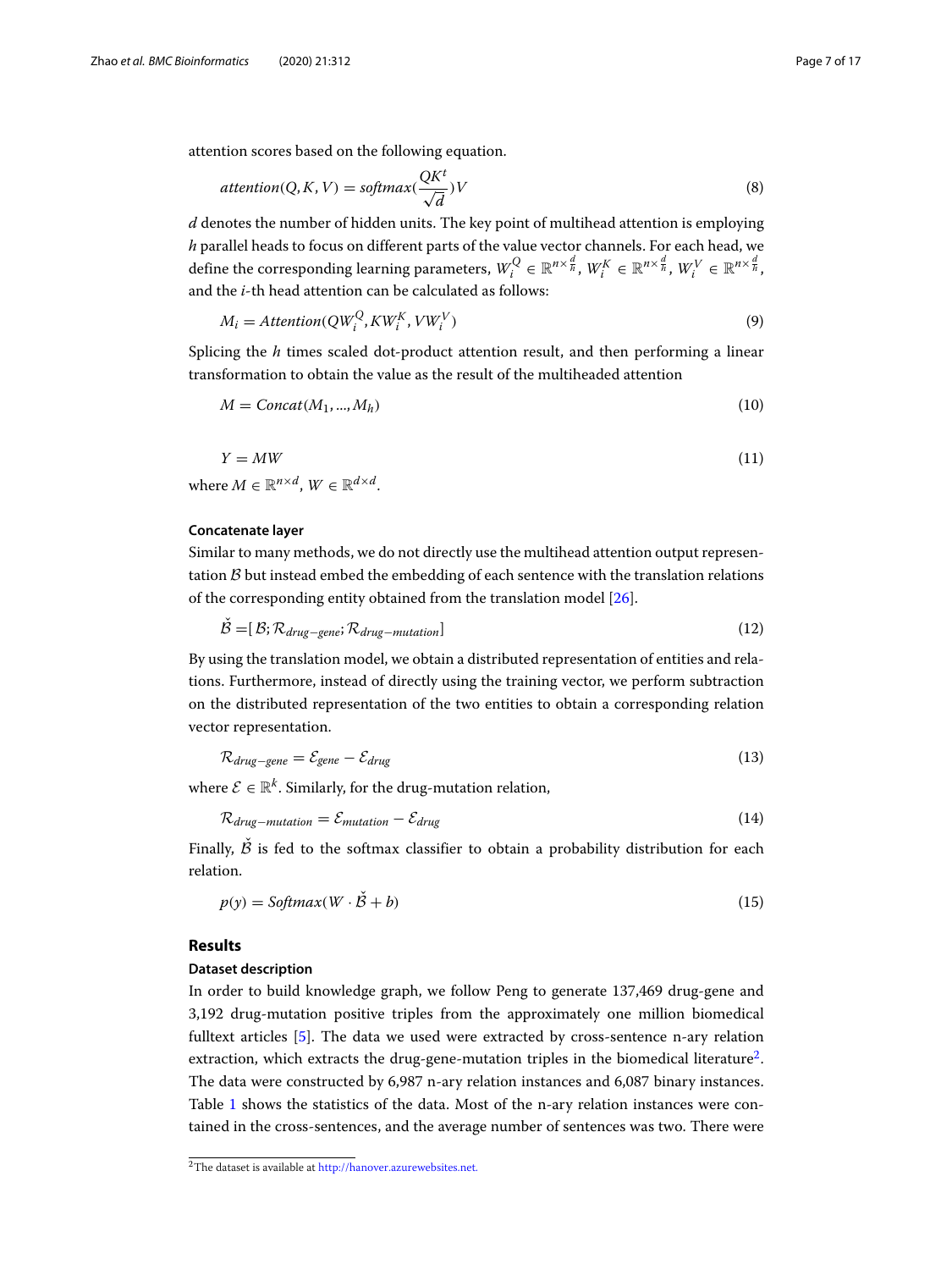| .       |        |       |          |                  |
|---------|--------|-------|----------|------------------|
| Data    | Single | Cross | Positive | Cross-percentage |
| Ternary | 2,301  | 4.956 | 3,462    | 70.1%            |
| Binary  | 2,728  | 3,359 | 3,192    | 55.2%            |

<span id="page-7-0"></span>**Table 1** Ternary and binary relation data statistic percentages indicate instances that contain multiple sentences

5 categories of relations: "resistance or nonresponse", "sensitivity", "response", "resistance" and "none". "None" indicates a negative instance, which is no reaction relations in the cooccurring entity. In the case of binary classifications (two categories), the labels of all positive case relations are denoted as "yes", none denotes "no", and with fine-grained classification, the data are labeled with five types of relations  $[12]$ . Five types of n-ary relation data examples are given below

- Sensitivity: Exon <sup>19</sup> deletions and *L858R* mutations have shown similar in vitro sensitivity to gefitinib; however, *erlotinib* and gefitinib have shown different clinical efficacy depending on whether exon <sup>19</sup> deletions and L858R mutations are present. Despite these differences, both drugs have efficacy in patients with both of these mutations, and these differences do not influence treatment selection. As the number of clinical trials evaluating *EGFR* TKIs continues to increase, the number of patients eligible for pooled analyses such as this one increase.
- Resistance or nonresponse: All of the patients had *EGFR* gene mutations in exon <sup>19</sup> (delE746-A750) or exon <sup>21</sup> (L858R) and received or were receiving gefitinib or *erlotinib* for treatment against advanced diseases at time of blood sampling. For analysis of EGFR gene mutations in exon <sup>19</sup> (delE746-A750) or exon <sup>21</sup> (L858R), the peptic nucleic acid locked nucleic acid (PNA-LNA) polymerase chain reaction (PCR) clamp method was adopted using protocols described previously. The EGFR *T790M* mutation was examined in cell-free DNA obtained from the plasma of patients since no biopsy specimens for DNA analysis could be obtained because of the difficult accessibility of tumors during or after EGFR-TKI treatment.
- Response: The appearance of <sup>a</sup> second mutation represents <sup>a</sup> mechanism of resistance. In fact, the authors demonstrate that the insertion of *T790M* into test cells renders them resistant to gefitinib in vitro. They also found that when test cells transfected with both mutations are treated with other *EGFR* inhibitors, such as AG1478, *cetuximab*, erlotinib or CL-387,785, no objective response is obtained using the first three agents, while the fourth is effective.
- Resistance: This analysis included *F1174L*, from the SH-SY5Y neuroblastoma cell line, as well as <sup>a</sup> number of additional previously uncharacterized ALK mutations, and looked at their transformation potential. However, this work did not examine whether the various *ALK* mutants were able to respond to activation by external ligand or agonist antibodies or examine their sensitivity to treatment with *crizotinib*.
- None: This shows how vemurafenib can be beneficial for tumors of one molecular phenotype (*V600E* mutant) but potentially adverse for another (HRAS/NRAS mutant). Molecular therapeutics in melanomas are not restricted to treatments directed at the *MAPK* pathway. In <sup>a</sup> recent Phase II study of <sup>43</sup> patients with metastatic melanoma with KIT aberrations (mutation or amplification) treated with *imatinib*, an overall response rate of 23.3% was observed.: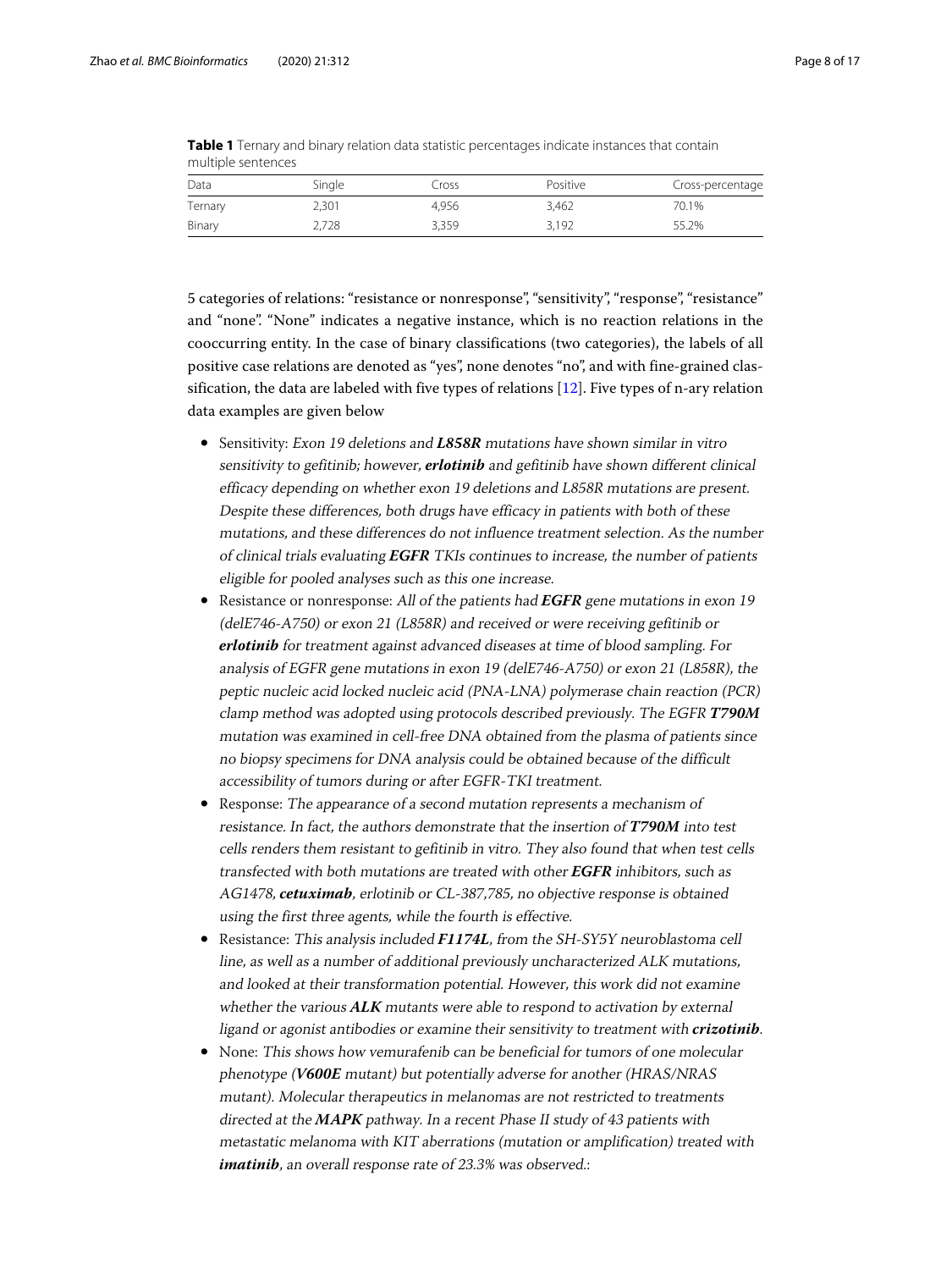#### **Parameters setting**

In this paper, we use the average accuracy of the five-fold cross validation to verify the performance of the model. In our experiments, our model is based on TensorFlow as the back-end computational framework [\[27\]](#page-16-2). We use cross-entropy as the loss function. To prevent overfitting the model during training, dropout techniques are used in different layers of the model [\[28\]](#page-16-3). Hyper parameters were set based on preliminary experiments on a small development dataset. The parameters used are shown in Table [2.](#page-8-0) The vector initializes the 200-dimensional word vector through GloVe. while the word vector is obtained through Wikipedia and web text [\[29\]](#page-16-4), the number of hidden units in the LSTM is 200, the minimum batch is 6, the learning rate of Adam is 0.001 [\[30\]](#page-16-5), and the number of epochs is 10, the number of heads is 4. We use TransR as the main translation model in the experiment. The final experimental results select the best experimental model on the validation set and use the test set for verification. Like Song, we randomly select 200 instances from the training set as the verification set [\[12\]](#page-15-10).

#### **Experimental results**

"Ternary" and "binary" denote ternary drug-gene-mutation (entity triples) interactions and binary drug-mutation (entity pairs) interactions, respectively. "Single" represents experiments only on instances within single sentences, while "Cross" represents experiments on all instances.

#### **Compare with baseline methods**

To evaluate the effectiveness of our proposed method in the cross-sentence n-ary relation extraction task, we consider feature-based, hybrid, and graph models as baselines. For ternary relation extraction (first two columns in Table [3\)](#page-9-0), our multihead attention achieves accuracies of 81.5 and 87.1, respectively. In all instances of cross-sentences, our multihead attention achieves the same performance as the state-of-the-art AGGCN and outperforms other baselines. Compared with the graph-based method, our method does not require the process of text-to-graph conversion and enables a higher accuracy. AGGCN used the combination of a densely connected layer and an attention guided layer to learn representations of graphs [\[16\]](#page-15-14). Compared with AGGCN, our method has a simpler architecture and enables the same accuracy. We notice that our method achieves better accuracy than all GCN models, which further demonstrates its ability to learn global dependencies. We also report accuracies only on instances within single sentences

<span id="page-8-0"></span>

| Table 2 Parameters design |  |  |  |  |  |  |
|---------------------------|--|--|--|--|--|--|
|---------------------------|--|--|--|--|--|--|

| Parameter name                      | Value |
|-------------------------------------|-------|
| Word embedding dimension            | 200   |
| Subrelation embedding dimension     | 50    |
| Position embedding dimension        | 50    |
| Recurrent dropout for Bi-LSTM       | 0.5   |
| <b>GCN</b> dropout probability      | 0.5   |
| Batch size                          | 6     |
| Adam-learning rate                  | 0.001 |
| Hidden state dimension of Bi-LSTM   | 200   |
| Hidden state dimension of multihead | 400   |
| Multihead attention head            | 4     |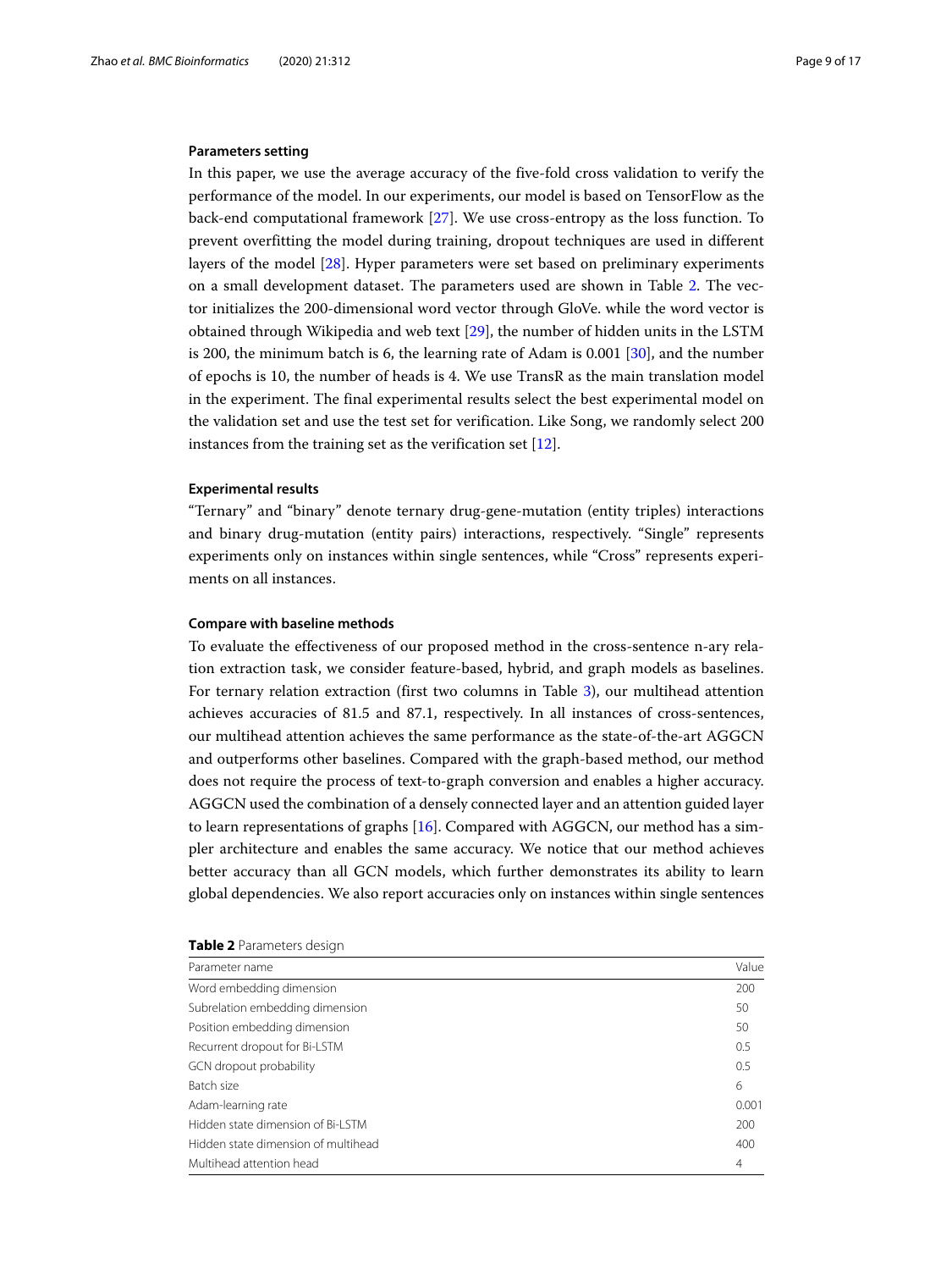<span id="page-9-0"></span>**Table 3** Average test accuracy in five-fold cross validation of the proposed model and state-of-theart methods on cross-sentence n-ary relation extraction. "-" denotes that the value is not provided herein. Full Parametrization (FULL) denote as each edge label is associated with a 2D weight matrix to be tuned in training. Type Embedding (EMBED) denote as each edge label to an embedding vector. K in the GCN models means that the preprocessed pruned trees include tokens up to distance K away from the dependency path in the lowest common ancestor subtree.  $*$ : significant at  $p < 0.005$ 

| Method                   |                          | Ternary |         | Binary  |
|--------------------------|--------------------------|---------|---------|---------|
|                          | Single                   | Cross   | Single  | Cross   |
| Feature-based [31]       | 74.7                     | 77.7    | 73.9    | 75.2    |
| LSTM-CNN [13]            | 79.6                     | 82.9    | 85.8    | 88.5    |
| Graph LSTM-EMBED [5]     | 76.5                     | 80.6    | 74.3    | 76.5    |
| Graph LSTM-FULL [5]      | 77.9                     | 80.7    | 75.6    | 76.7    |
| Graph LSTM MULTITASK [5] | $\overline{\phantom{0}}$ | 82.0    |         | 78.5    |
| GS GLSTM [12]            | 82.3                     | 85.5    | 85.4    | 85.6    |
| GCN (K=0) [15]           | 85.6                     | 85.8    | 82.8    | 82.7    |
| AGGCN [16]               | 87.1                     | 87.0    | 85.2    | 85.6    |
| <b>Bi-LSTM</b>           | 80.8                     | 85.9    | 88.6    | 89.3    |
| <b>GNN</b>               | 83.0                     | 86.6    | 88.7    | 88.6    |
| Multihead attention      | 81.5                     | 87.1    | $89.7*$ | $90.6*$ |
| With KG                  | $87.3*$                  | $91.9*$ |         | ٠       |

(column Single in Table [3\)](#page-9-0), which exhibited broadly similar trends. Note that all methods except AGGCN drop performance when evaluated only on single-sentence relations, which are more challenging. The reason for this phenomenon is that the training data is relatively small in the single sentence, as only 30% of instances are within a single sentence. Another possible reason is that the context information provided in a single sentence is insufficient.

These results also suggest that compared to previous feature based method which use a statistical method with the features derived from shortest paths between all entity pairs, variant graph LSTMs (Graph LSTM, GS GLSTM) are able to extract valuable information from the underlying tree structure. Compared with variant graph LSTMs, GNN based methods (GCN, AGGCN) can learn a more expressive representation through graph convolutions. The hybrid neural network method combines the advantages of LSTM and CNN and also achieves a considerable result.

We extend the multihead attention method with a translation model to capture the relation representations, which are subsequently fed into softmax layers. Using all instances (the cross column in Table [3\)](#page-9-0), our method shows the highest test accuracy among all methods, which is 4.8% higher than our baseline<sup>[3](#page-9-1)</sup>. Through experimental analysis, we observe that the multihead attention mechanism concatenate knowledge graph can detect more positive examples.

#### **Fine-grained classification**

In this paper, we have carried out multi-class classification experiments on cross-sentence n-ary relation extraction. For the multi-class relation extraction task, we also report the macro-averaged F1 score. Table [4](#page-10-0) shows the accuracy and F1 score of the multi-class

<span id="page-9-1"></span> $3p < 0.005$  using t-test. The significance tests are performed against the best performing baseline. For the remaining of this paper, we use the same measure for statistical significance.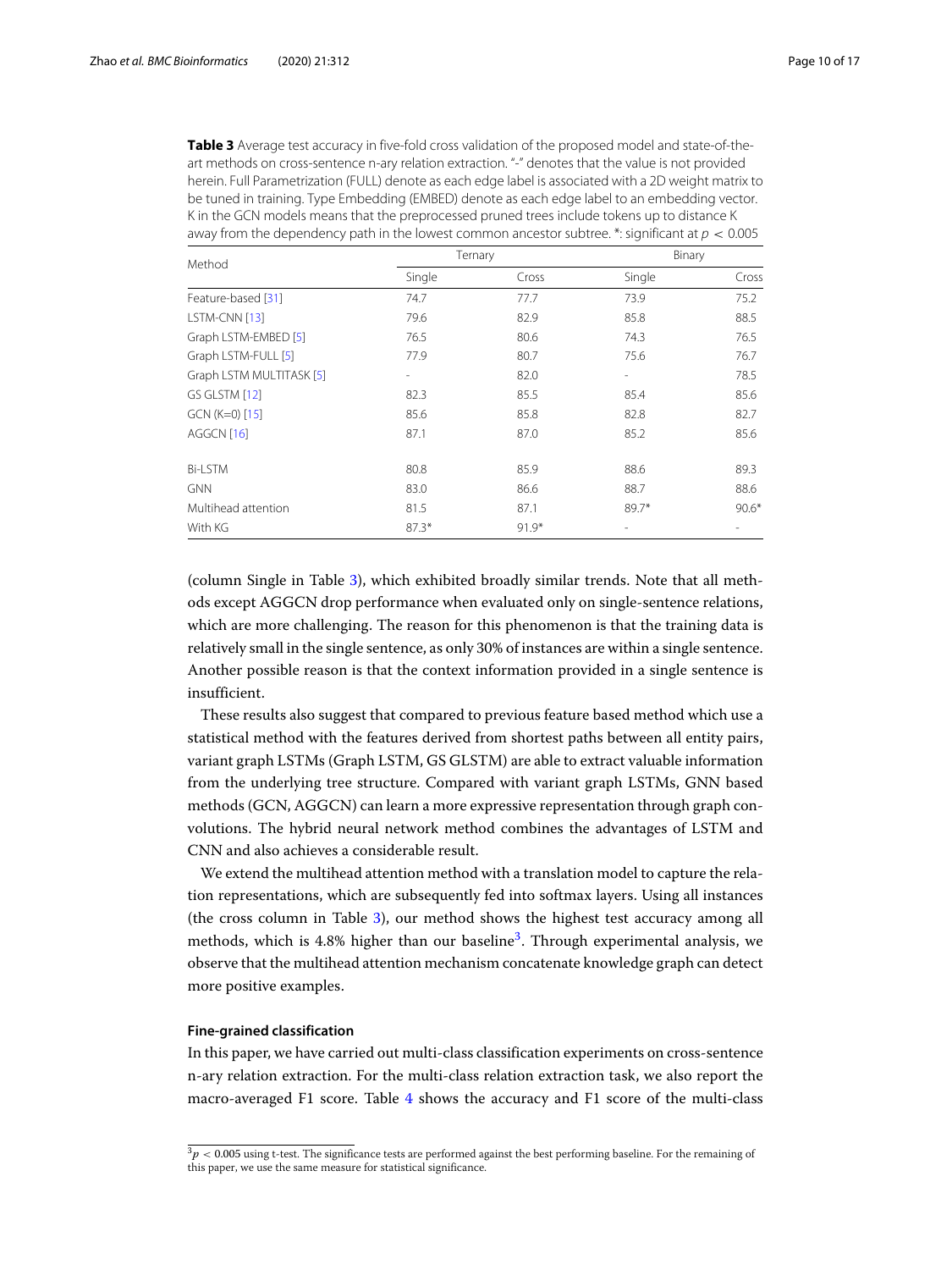<span id="page-10-0"></span>

| Method              | Multi-class      |            |                          |           |  |  |
|---------------------|------------------|------------|--------------------------|-----------|--|--|
|                     | Ternary accuracy | Ternary F1 | Binary accuracy          | Binary F1 |  |  |
| GS GLSTM [12]       | 82.3             | 76.1       | 82.1                     | 75.8      |  |  |
| GCN (K=0) [15]      | 78.1             | 74.6       | 73.1                     | 70.2      |  |  |
| AGGCN [16]          | 79.7             | 75.5       | 77.5                     | 73.5      |  |  |
| Multihead attention | 86.8             | 84.3       | 91.6                     | 88.8      |  |  |
| With KG             | 89.8*            | $86.8*$    | $\overline{\phantom{a}}$ | -         |  |  |

**Table 4** Average test accuracies and F1 for multi-class relation extraction with all instances

relation extraction. In terms of accuracy and F1 score, our method leads current stateof-the-art methods by 7.5% and 10.7%, respectively. In addition, we observe that after concatenating the KG, our method can detect more "resistance or non-response" and "sensitivity" categories, but instead detect the number of "none" category relations begin to decrease. This phenomenon is also attributed to prior knowledge which to provide valuable information for sentences.

#### *Multihead attention results*

We assessed the effectiveness of multihead attention in n-ary relation extraction. In this experiment, all models used a multihead attention mechanism and the combination of word and position embedding as input representations. To verify the influence of the different heads, we randomly selected several heads from {2,4,8}. Table [5](#page-10-1) shows the results. Multihead attention can be combined with important features from different heads to represent a comprehensive feature. We notice that when the number of heads is set to 2 or 8, the performance will drop off. Overall, multihead attention achieved the highest accuracy of 87.1 when the number of heads was 4.

#### *Performance comparison of basic models*

In Table [3,](#page-9-0) we find that GNN is better than Bi-LSTM, except that it performs slightly worse in the cross-sentence binary relation extraction. Compared with Bi-LSTM, GNN can learn effective information, which fully indicates that GNN can capture effective information by using the document graph. We also see that the overall performance of the multihead attention mechanism exceeds Bi-LSTM, which fully demonstrates that the multihead attention mechanism can learn global dependency information, whether it is a long or a short sequence. Compared with Bi-LSTM, the multihead attention mechanism has been improved in identifying the number of positive and negative examples, especially for relatively long sequences. Additionally, we observed that the performance of the multihead attention mechanism also exceeded that of the GNN. This phenomenon shows that the multiattention mechanism network can learn more effective information than the GNN. In terms of input features, GNN not only needs word and position embedding but

| Method | Ternary |         | Binary |       |
|--------|---------|---------|--------|-------|
|        | Single  | Cross   | Single | Cross |
| 2-head | 81.2    | 85.8    | 91.4   | 89.1  |
| 4-head | $81.5*$ | $87.1*$ | 89.7   | 90.6  |
| 8-head | 81.2    | 86.7    | 91.4   | 90.7  |

<span id="page-10-1"></span>**Table 5** Average test accuracies in five-fold validation for different numbers of head attention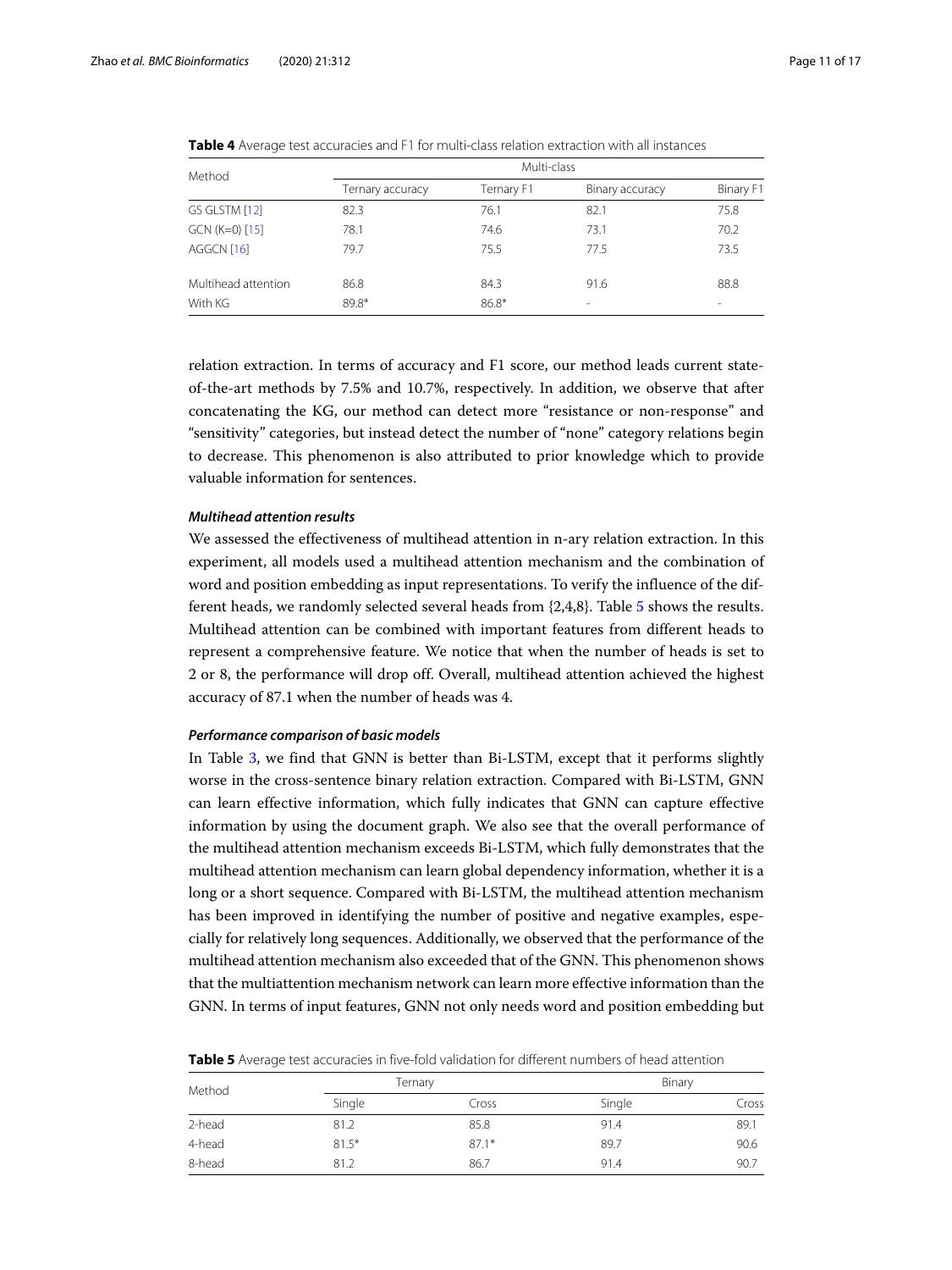also requires a document graph. In the process of converting text from sequence to graph, not only does it require considerable time, but the parsing document may also have noise data. The multihead attention mechanism does not require any external processing technology, and it can achieve good performance, which shows that the multihead attention mechanism is more suitable for cross-sentence n-ary relation extraction.

#### *The impact of position embedding on the model performance*

From Table [6,](#page-11-0) we can see that position embedding plays an essential role in binary relation extraction. After adding the position embedding, the accuracy increases by 6.1% and 6.2%. Similarly, adding position embedding can greatly improve the performance of nary relation extraction. Position features are useful for multihead attention models by providing coded information on the location of word entities within a useful text range, which helps achieve greater accuracy. Without position embedding, the multihead attention only achieves an accuracy of 78.7 on the cross-sentence n-ary relation. When using the position embedding approach, the accuracy improves to 87.1.

#### **The effect of representation learning**

We further study the effects of several knowledge representation learning methods on nary relation extraction. In the experiment, we used four representation learning methods, namely, TransE, TransR, TransH and TransD. In this paper, we use the multihead attention mechanism as a baseline model that does not include representation learning. Here, we do not provide the performance of representation learning in binary relation extraction since it indicates that representation learning has obtained the category of binary relations. Therefore, it is not appropriate to add the binary relation representation to the text. Table [7](#page-12-0) shows the results. The combination of the multiattention mechanism and the representation learning performance is superior to that without representation learning, which indicates that the knowledge representation can reveal the semantic links of entities and relations. TransE is simple to model 1-N, N-1 and N-N relations, and entities and relations are all modeled in the same union space; however, entities and relations are different types of data, and not all are suitable on a single space. Instead, the other three models map the relations to another space. Through the analysis of the experimental results, we find that the number of positive and negative examples identified by TransR has increased compared to TransE and TransD. Compared with TransH, the number of negative examples identified by TransR is almost the same, but the number of positive examples has been greatly improved. Overall, the best performance in cross-sentence nary relation extraction is TransR, which translates entities and relations in separate entity and relation spaces, ensuring the diversity of information. In addition, we explored the impact of the representation of the two subrelations on the overall model. Compared with the no representation learning method, using any subrelation representation has a beneficial impact. The experimental results are shown in Table [8.](#page-12-1) Of course, the model learns

| Method        | Ternary |         | Binary  |         |
|---------------|---------|---------|---------|---------|
|               | Single  | Cross   | Single  | Cross   |
| word          | 76.0    | 78.7    | 83.6    | 84.4    |
| word+position | $81.5*$ | $87.1*$ | $89.7*$ | $90.6*$ |

<span id="page-11-0"></span>**Table 6** Average test accuracies in five-fold validation for the effect of position embedding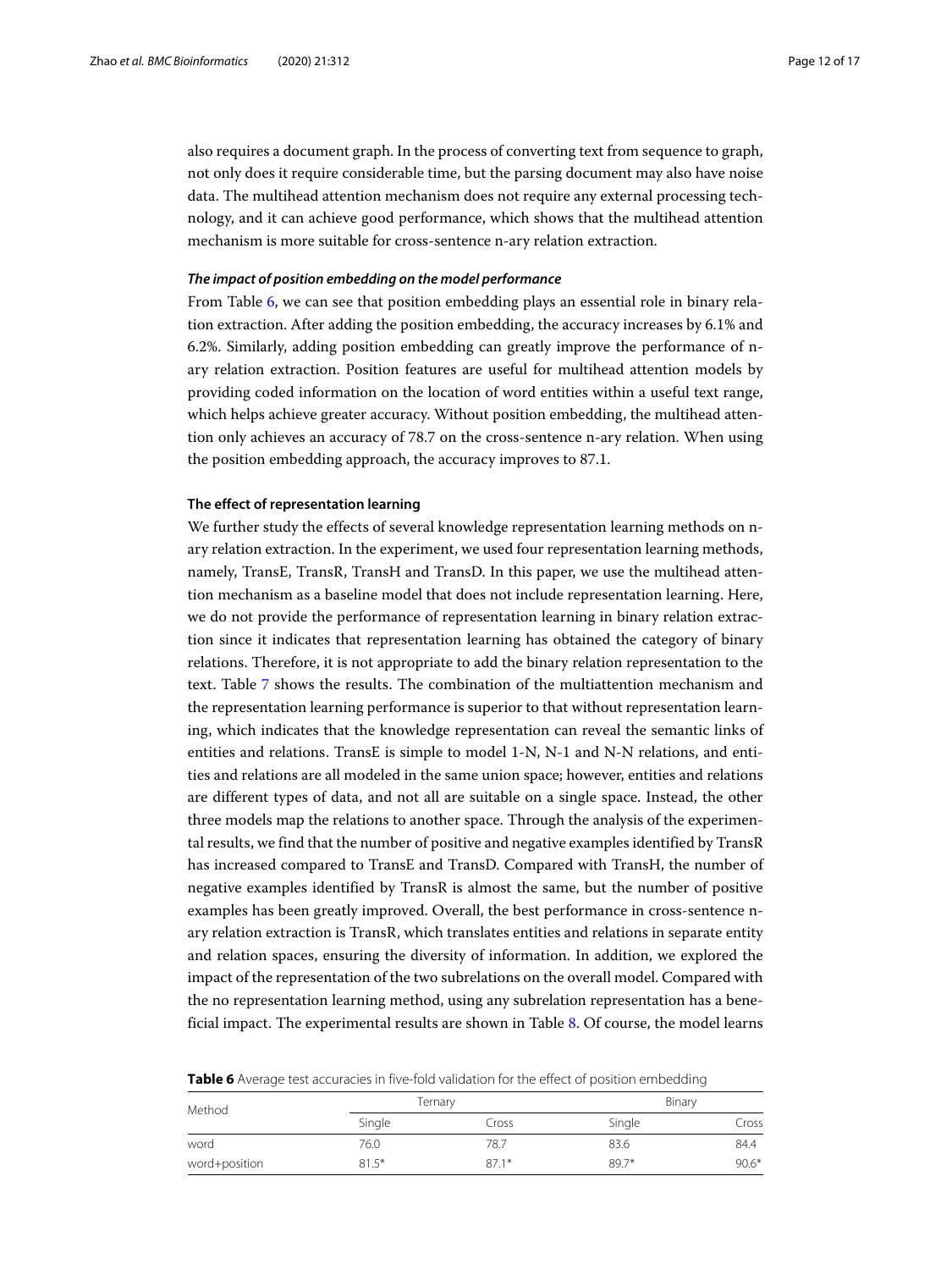| Method | Ternary |         |
|--------|---------|---------|
|        | Single  | Cross   |
| TransE | 83.9    | 90.8    |
| TransD | 85.8    | 90.9    |
| TransH | 86.5    | 91.2    |
| TransR | $87.3*$ | $91.9*$ |

<span id="page-12-0"></span>

|  |  | Table 7 Average test accuracies in five-fold validation for knowledge representation learning |  |
|--|--|-----------------------------------------------------------------------------------------------|--|
|  |  |                                                                                               |  |

that two types of relation representations will further improve the performance. Overall, we observed that compared with models without KG, models which integrate with different type KG can detect more positive instances.

#### **Sentence length analysis**

Figure [4](#page-13-0) shows the accuracy of the four models under different sentence lengths. We divide the length of the sentence into three ranges: 0-45, 45-75, and 75-. We can see from Fig. [4](#page-13-0) that the multihead attention mechanism performs best at any length except with the KG model. Compared with GNN, the advantage in the range of 45-75 is not particularly obvious. The possible reason is that the semantic parsing of the short sentence is more accurate, and GNN can learn more effective knowledge in short sentences. Overall, the performance of Bi-LSTM is relatively poor. Both GNN and the multihead attention mechanism can learn the internal structure of the sentence. In addition, we observe that compare with baseline models, multihead attention with KG has the best performance at any length, and the rate of accuracy increase is relatively large. As a result, it is inferred from the experiment that the performance of the multihead attention with KG is the best regardless of the length of the sentence.

#### **Error analysis**

Tables [9](#page-13-1) and [10](#page-14-0) show the multi-class result confusion matrix on the same fold set. The xaxis is the predicted label by our method, and the y-axis is the gold standard label. From the results in Tables [9](#page-13-1) and [10,](#page-14-0) we can observe that compared with the multihead attention, although the number of correct "none" relations identified by the model combined with KG is decreasing, the number of other four types of relations can be correctly identified are increasing, especially the number of "resistance or nonresponse" relations has increased significantly, from 168 to 227. In Table [10,](#page-14-0) we can see that the major challenge is "none" relation being mistaken for relations and vice versa. In addition, we perform error analysis on some sample prediction errors and give some examples. The drug, gene and mutation entities are in bold. For example, "*There are several promising agents for patients with activating EGFR mutations who experience disease progression of an EGFR tyrosine kinase inhibitor and have a T790M resistance mutation, and multiple clinical trials will be*

<span id="page-12-1"></span>**Table 8** Average test accuracies in five-fold validation for the different subrelations

| Method                      | Ternarv |        |  |
|-----------------------------|---------|--------|--|
|                             | Single  | Cross  |  |
| With drug-gene relation     | 83.1    | 89.5   |  |
| With drug-mutation relation | 82.7    | 89.5   |  |
| With two relation           | $873*$  | $919*$ |  |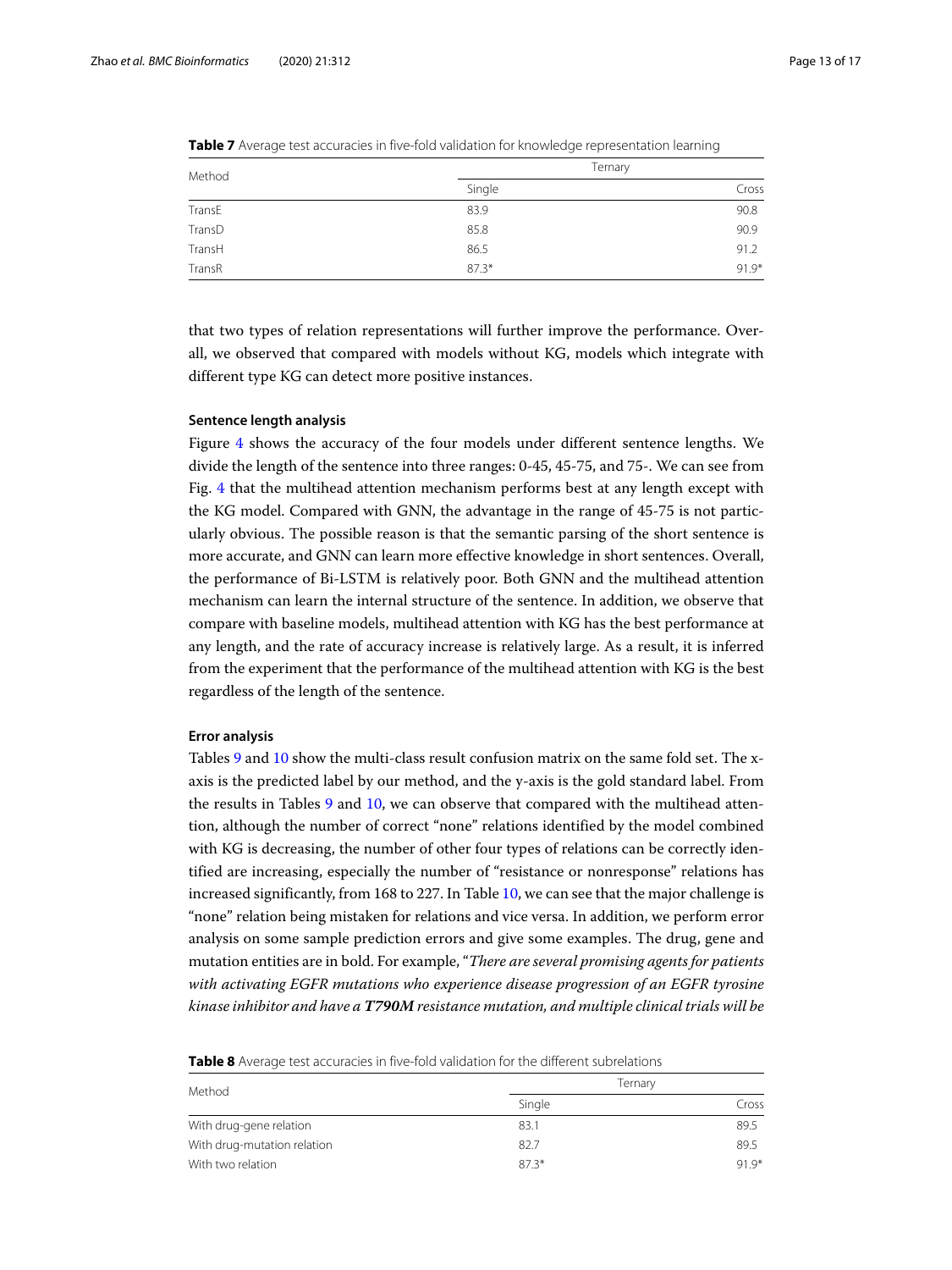non-response



<span id="page-13-0"></span>*available. Trials investigating adjuvant erlotinib in EGFR mutant NSCLC and comparing erlotinib to erlotinib plus bevacizumab in metastatic EGFR mutant NSCLC are ongoing.*". We found that predictive error instances are caused by the presence of multiple entities. Duplicate entities are more likely to behave as noise. Therefore, an improved strategy is needed to handle this situation. Replacing a duplicate entity with a specific tag may be one method for handling this situation. In another case, the three entities do not have an n-ary relation in the sentence. However, in the KG, some of the pairs may have a relation, which makes most samples nonrelated, but the model is mistaken for a relation. For example, *At least 10 other activating mutations (less common single amino acid substitutions such as "D761Y, L747S, and T854A) have been reported within the kinase domain, and the novel E884K mutation has been associated with resistance to gefitinib and erlotinib. Balak et al. noted that given the proportion of patients with acquired resistance, whose tumors contain T790M, malignant cells remain dependent on mutant EGFR for survival in at least half of patients*". In the KG, entities **erlotinib** and **D761Y** have a "none" relation, but **erlotinib** and **EGFR** have a "response" relation. In this case, our model failed to identify the nonrelation in the document. In future plans, more efforts should be made to explore how to better utilize the KG.

<span id="page-13-1"></span>

| Gold          | none | resistance or | sensitivity | response | resistance |
|---------------|------|---------------|-------------|----------|------------|
|               |      | non-response  |             |          |            |
| none          |      |               | l ()        | b        |            |
| resistance or | /Δ   | 168           |             | Δ        |            |

sensitivity 22 0 57 0 13 response 16 0 0 55 0 resistance 49 1 0 0 302

**Table 9** Multi-class confusion matrix for multihead attention on the one fold set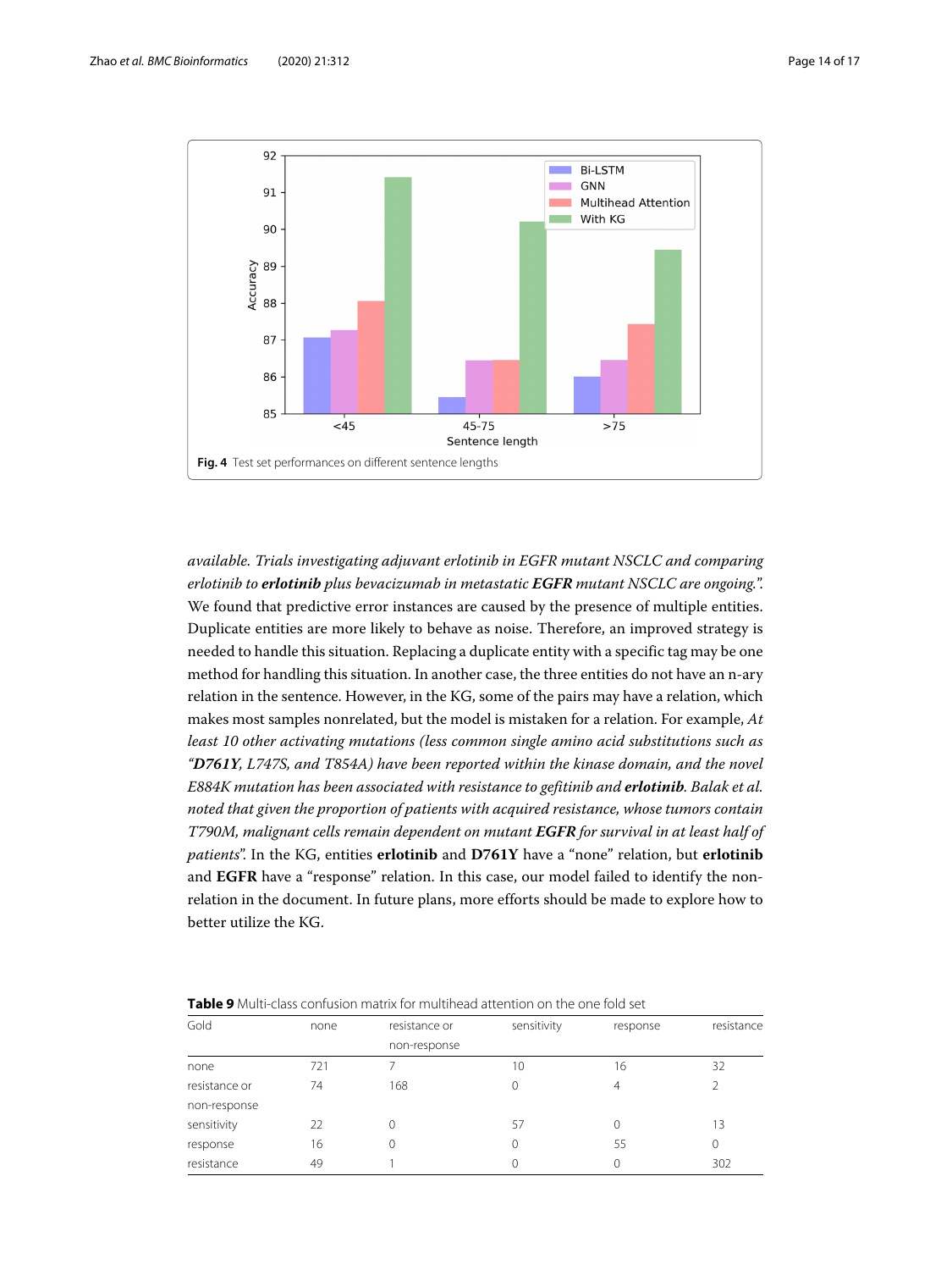<span id="page-14-0"></span>

| Gold          | none | resistance or | sensitivity | response | resistance |
|---------------|------|---------------|-------------|----------|------------|
|               |      | non-response  |             |          |            |
| none          | 701  |               |             |          | 42         |
| resistance or | 17   | 227           | 0           | 3        |            |
| non-response  |      |               |             |          |            |
| sensitivity   | 13   | 0             | 78          | 0        |            |
| response      | 12   | 0             | 0           | 59       | 0          |
| resistance    | 43   | 0             |             | 0        | 309        |

**Table 10** Multi-class confusion matrix for multihead attention with KG on the one fold set

#### **Conclusion**

We explored a novel method for cross-sentence n-ary relation extraction. Unlike previous approaches, our methods operate directly on the sequence and learn to model the internal structure of sentences. In addition, we introduce the knowledge representations learned from the KG into the cross-sentence n-ary relation extraction. Experiments based on knowledge representation learning show that entities and relations can be extracted in the KG, and coding this knowledge can provide consistent benefits. Experimental results show that combining knowledge representation learning achieves state-of-the-art results on cross-sentence n-ary relation extraction.

In the future, we plan to work with healthcare professionals to apply our approach to clinical decision making. In particular, automatically extracted facts can serve as candidates for manual curation. However, in this paper, we only construct a small KG for representation learning. The relations we learn are only the relations between drug-gene, drug-mutation, and many biomedical binary relations that we have not yet applied. For example, the relations between gene-disease and drug-disease. We can use other binary relations to build a larger KG for rich knowledge representation learning.

#### **Abbreviations**

DDI: Drug-drug interaction; PPI: Protein-protein interaction; CPI: Chemical-protein interaction; NLP: Natural language processing; KG: Knowledge graph; CNN: Convolutional neural network; RNN: Recurrent neural network; LSTM: Long short-term memory; Bi-LSTM: Bidirectional long short-term memory; GNN: Graph neural network

#### **Acknowledgments**

The authors would like to thank the editor and all anonymous reviewers for valuable suggestions and constructive comments. The authors would also like to thank the Natural Science Foundation of China.

#### **Authors' contributions**

DZ conceived, designed, performed the analyses, interpreted the results and wrote the manuscript. JW and YJZ supervised the work, XW edited the manuscript, HFL and ZHY revised this manuscript. All authors read and approved the final manuscript.

#### **Funding**

This work is supported by the National Natural Science Foundation of China (Nos. 61572098, 61572102). The funding bodies did not play any role in the design of the study, data collection and analysis, or preparation of the manuscript.

#### **Availability of data and material**

The datasets analysed during the current study are available in the <http://hanover.azurewebsites.net.> Our code used in the paper is available at [https://github.com/DaveGabbie/N-ary-relation.](https://github.com/DaveGabbie/N-ary-relation)

#### **Ethics approval and consent to participate**

Not applicable

#### **Consent for publication**

Not applicable

#### **Competing interests**

The authors declare that they have no competing interests.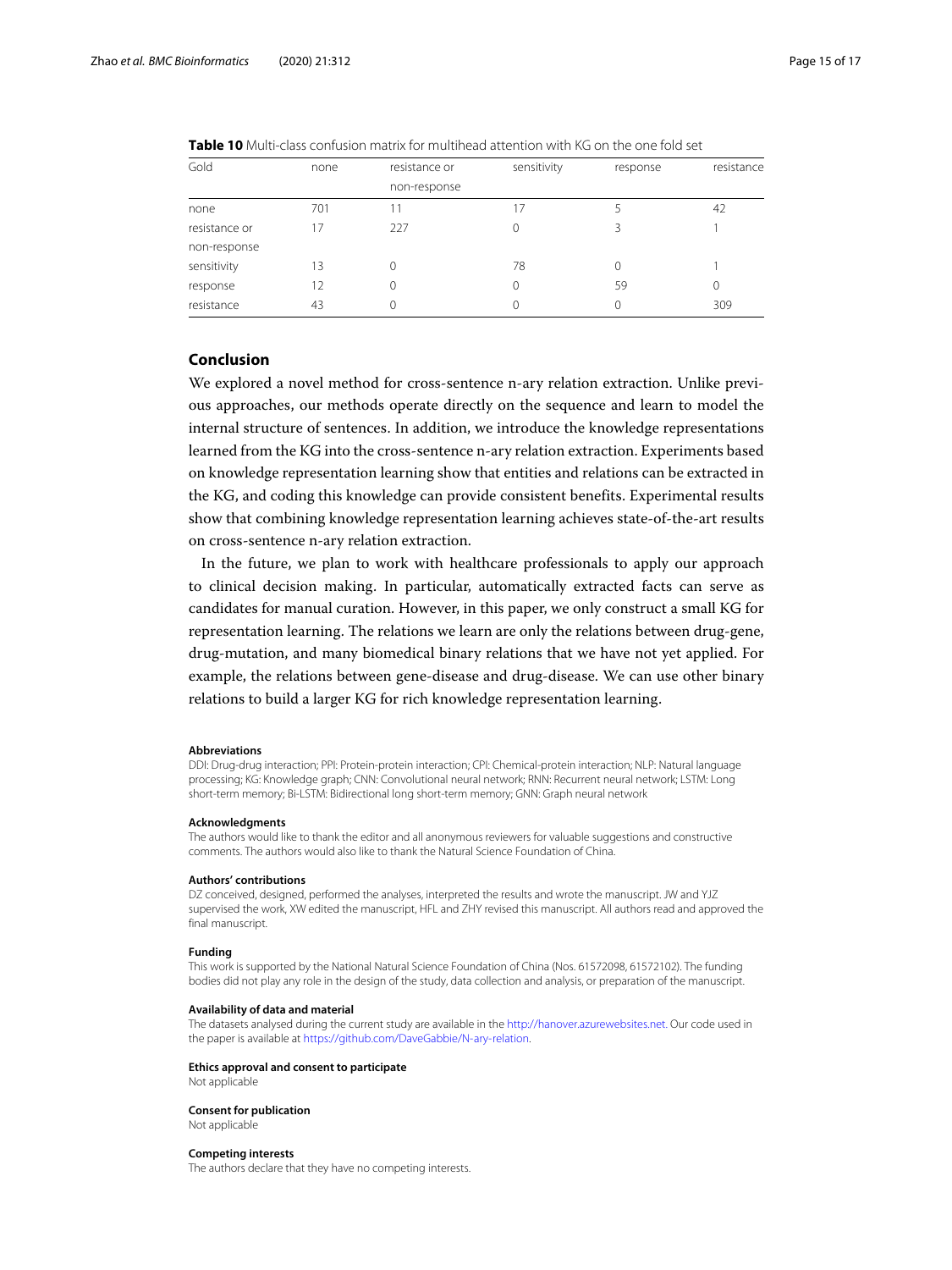#### Received: 27 November 2019 Accepted: 23 June 2020 Published online: 16 July 2020

#### **References**

- <span id="page-15-0"></span>1. Peng Y, Lu Z. Deep learning for extracting protein-protein interactions from biomedical literature. 2017. [https://doi.](https://doi.org/10.18653/v1/w17-2304) [org/10.18653/v1/w17-2304.](https://doi.org/10.18653/v1/w17-2304)
- 2. Zhang Y, Lin H, Yang Z, Wang J, Sun Y. Chemical–protein interaction extraction via contextualized word representations and multihead attention. Database. 2019;2019:. [https://doi.org/10.1093/database/baz054.](https://doi.org/10.1093/database/baz054)
- <span id="page-15-1"></span>3. Zhao D, Wang J, Lin H, Yang Z, Zhang Y. Extracting drug–drug interactions with hybrid bidirectional gated recurrent unit and graph convolutional network. J Biomed Inform. 2019;103295:.
- <span id="page-15-2"></span>4. Zhao D, Wang J, Sang S, Lin H, Wen J, Yang C. Relation path feature embedding based convolutional neural network method for drug discovery. BMC Med Inform Decis Making. 2019;19(2):59.
- <span id="page-15-3"></span>5. Peng N, Poon H, Quirk C, Toutanova K, Yih W-t. Cross-sentence n-ary relation extraction with graph lstms. Trans Assoc Comput Linguist. 2017;5:101–115.
- <span id="page-15-4"></span>6. Zhang Y, Lin H, Yang Z, Wang J, Sun Y, Xu B, Zhao Z. Neural network-based approaches for biomedical relation classification: A review. J Biomed Inform. 2019;99:103294. [https://doi.org/10.1016/j.jbi.2019.103294.](https://doi.org/10.1016/j.jbi.2019.103294)
- <span id="page-15-5"></span>7. Brin S. Extracting patterns and relations from the world wide web. In: International Workshop on The World Wide Web and Databases. Springer; 1998. p. 172–183. [https://doi.org/10.1007/10704656\\_11.](https://doi.org/10.1007/10704656_11)
- <span id="page-15-6"></span>8. Zeng D, Liu K, Lai S, Zhou G, Zhao J. Relation classication via convolutional deep neural network. In: Proceedings of COLING 2014, the 25th International Conference on Computational Linguistics: Technical Papers. Dublin: Dublin City University and Association for Computational Linguistics; 2014. p. 2335–2344. [https://www.aclweb.org/anthology/](https://www.aclweb.org/anthology/C14-1220) [C14-1220.](https://www.aclweb.org/anthology/C14-1220)
- <span id="page-15-7"></span>9. Bengio Y, Simard P, Frasconi P. Learning long-term dependencies with gradient descent is difficult. IEEE Trans Neural Netw. 1994;5(2):157–166.
- <span id="page-15-8"></span>10. Hochreiter S, Schmidhuber J. Long short-term memory. Neural Comput. 1997;9(8):1735–1780.
- <span id="page-15-9"></span>11. Miwa M, Bansal M. End-to-end relation extraction using LSTMS on sequences and tree structures. In: Proceedings of the 54th Annual Meeting of the Association for Computational Linguistics (Volume 1: Long Papers). Association for Computational Linguistics; 2016. [https://doi.org/10.18653/v1/p16-1105.](https://doi.org/10.18653/v1/p16-1105)
- <span id="page-15-10"></span>12. Song L, Zhang Y, Wang Z, Gildea D. N-ary relation extraction using graph-state lstm. In: Proceedings of the 2018 Conference on Empirical Methods in Natural Language Processing. Association for Computational Linguistics; 2018. [https://doi.org/10.18653/v1/d18-1246.](https://doi.org/10.18653/v1/d18-1246)
- <span id="page-15-11"></span>13. Mandya A, Bollegala D, Coenen F, Atkinson K. Combining long short term memory and convolutional neural network for cross-sentence n-ary relation extraction. arXiv preprint arXiv:1811.00845. 2018.
- <span id="page-15-12"></span>14. Kipf TN, Welling M. Semi-supervised classication with graph convolutional networks. In: 5th International Conference on Learning Representations, ICLR 2017, Toulon, France, April 24-26, 2017, Conference Track Proceedings; 2017. [https://openreview.net/forum?id=SJU4ayYgl.](https://openreview.net/forum?id=SJU4ayYgl)
- <span id="page-15-13"></span>15. Zhang Y, Qi P, Manning CD. Graph convolution over pruned dependency trees improves relation extraction. In: Proceedings of the 2018 Conference on Empirical Methods in Natural Language Processing. Association for Computational Linguistics; 2018. [https://doi.org/10.18653/v1/d18-1244.](https://doi.org/10.18653/v1/d18-1244)
- <span id="page-15-14"></span>16. Guo Z, Zhang Y, Lu W. Attention guided graph convolutional networks for relation extraction. In: Proceedings of the 57th Annual Meeting of the Association for Computational Linguistics. Association for Computational Linguistics; 2019. [https://doi.org/10.18653/v1/p19-1024.](https://doi.org/10.18653/v1/p19-1024)
- <span id="page-15-15"></span>17. Vaswani A, Shazeer N, Parmar N, Uszkoreit J, Jones L, Gomez AN, Kaiser Ł, Polosukhin I. Attention is all you need. In: Guyon I., von Luxburg U., Bengio S., Wallach H. M., Fergus R., Vishwanathan S. V. N., Garnett R., editors. Advances in Neural Information Processing Systems 30: Annual Conference on Neural Information Processing Systems 2017, 4-9 December 2017. Long Beach, CA, USA; 2017. p. 5998–6008. [http://papers.nips.cc/paper/7181](http://papers.nips.cc/paper/7181-attention-is-all-you-need) [attention-is-all-you-need.](http://papers.nips.cc/paper/7181-attention-is-all-you-need)
- <span id="page-15-16"></span>18. Akimoto K, Hiraoka T, Sadamasa K, Niepert M. Cross-sentence n-ary relation extraction using lower-arity universal schemas. In: Proceedings of the 2019 Conference on Empirical Methods in Natural Language Processing and the 9th International Joint Conference on Natural Language Processing (EMNLP-IJCNLP). Hong Kong: Association for Computational Linguistics; 2019. p. 6225–6231. [https://doi.org/10.18653/v1/D19-1645.](https://doi.org/10.18653/v1/D19-1645)
- 19. Ji G, Liu K, He S, Zhao J. Distant supervision for relation extraction with sentence-level attention and entity descriptions; 2017. [https://aaai.org/ocs/index.php/AAAI/AAAI17/paper/view/14491/14078.](https://aaai.org/ocs/index.php/AAAI/AAAI17/paper/view/14491/14078)
- <span id="page-15-17"></span>20. Zhou H, Yang Y, Ning S, Liu Z, Lang C, Lin Y, Huang D. Combining context and knowledge representations for chemical-disease relation extraction. IEEE/ACM Trans Comput Biol Bioinforma. 2019;16(6):1879–1889. [https://doi.](https://doi.org/10.1109/TCBB.2018.2838661) [org/10.1109/TCBB.2018.2838661.](https://doi.org/10.1109/TCBB.2018.2838661)
- <span id="page-15-18"></span>21. Bordes A, Usunier N, Garcia-Duran A, Weston J, Yakhnenko O. Translating embeddings for modeling multi-relational data. In: Burges CJC, Bottou L, Ghahramani Z, Weinberger KQ, editors. Advances in Neural Information Processing Systems 26: 27th Annual Conference on Neural Information Processing Systems 2013. Proceedings of a Meeting Held December 5-8, 2013. Nevada, United States: Lake Tahoe; 2013. p. 2787–2795. [http://](http://papers.nips.cc/paper/5071-translating-embeddings-for-modeling-multi-relational-data) [papers.nips.cc/paper/5071-translating-embeddings-for-modeling-multi-relational-data.](http://papers.nips.cc/paper/5071-translating-embeddings-for-modeling-multi-relational-data)
- <span id="page-15-19"></span>22. Wang Z, Zhang J, Feng J, Chen Z. Knowledge graph embedding by translating on hyperplanes. In: Brodley CE, Stone P, editors. Proceedings of the Twenty-Eighth AAAI Conference on Articial Intelligence, July 27 -31, 2014. Quebec City, Quebec, Canada; 2014. p. 1112–1119. [http://www.aaai.org/ocs/index.php/AAAI/AAAI14/paper/view/](http://www.aaai.org/ocs/index.php/AAAI/AAAI14/paper/view/8531) [8531.](http://www.aaai.org/ocs/index.php/AAAI/AAAI14/paper/view/8531)
- <span id="page-15-20"></span>23. Lin Y, Liu Z, Sun M, Liu Y, Zhu X. Learning entity and relation embeddings for knowledge graph completion. In: Twenty-ninth AAAI Conference on Artificial Intelligence; 2015.
- <span id="page-15-21"></span>24. Ji G., He S., Xu L., Liu K., Zhao J. Knowledge graph embedding via dynamic mapping matrix. In: Proceedings of the 53rd Annual Meeting of the Association for Computational Linguistics and the 7th International Joint Conference on